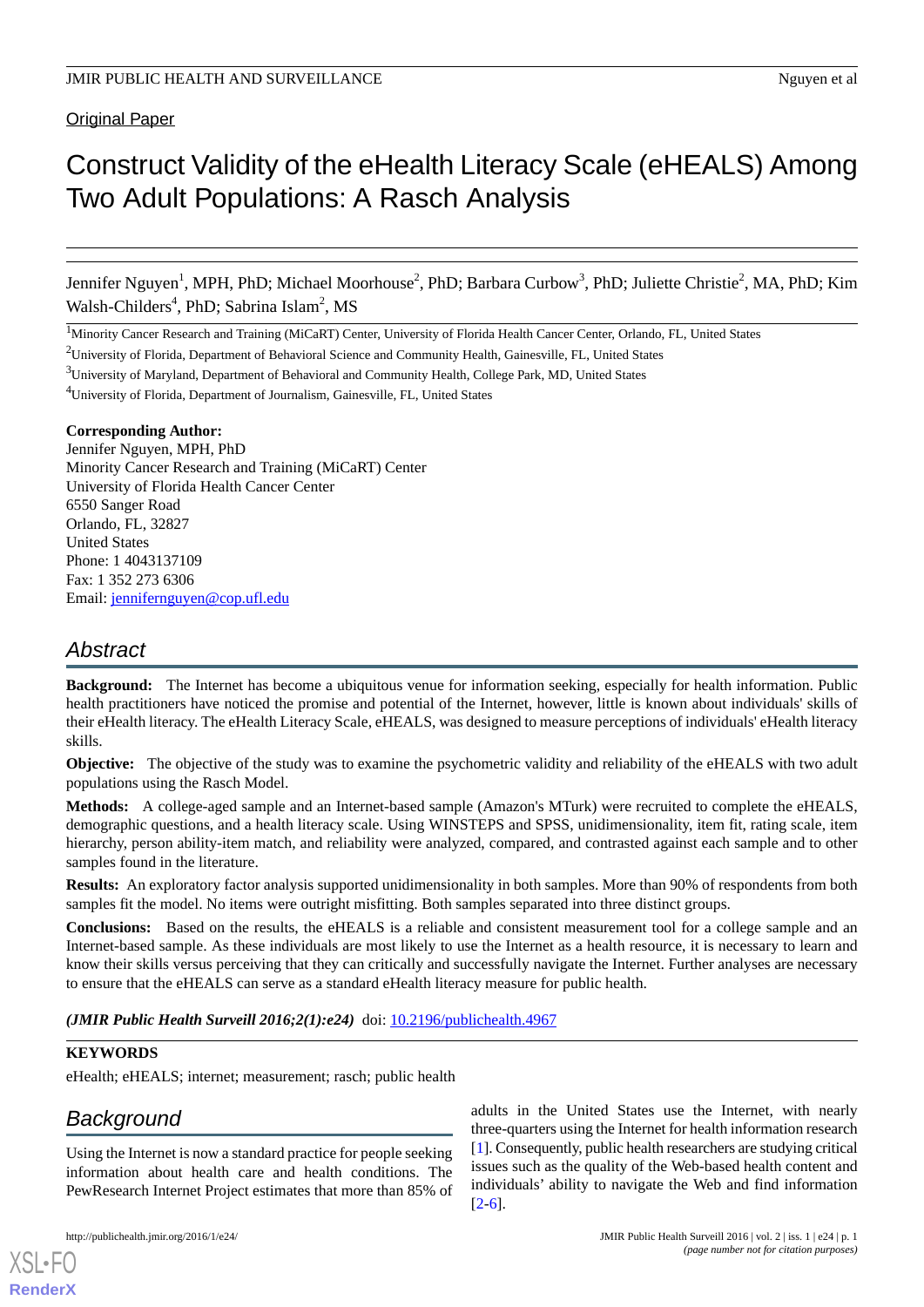Norman and Skinner [\[7](#page-12-3)] coined the term "eHealth literacy" to describe the ability to navigate the Internet for health information. Unlike general health literacy, eHealth literacy also considers individual computer and Web navigation skills. Thus, eHealth literacy encompasses a constellation of literacies, including computer literacy, scientific literacy, health literacy, traditional literacy, media literacy, and information literacy. Using this model, Norman and Skinner [\[8](#page-12-4)] created the eHealth Literacy Scale (eHEALS) to measure individuals' perceptions of their own digital health literacy skills [[9\]](#page-12-5).

Accurately measuring eHealth literacy is imperative to addressing public health disparities. Many studies have used the eHEALS to measure eHealth literacy despite a lack of psychometric evidence [[3](#page-12-6)[-7](#page-12-3),[10\]](#page-12-7). When first created, the instrument was tested on a sample of middle school children [[9\]](#page-12-5). Since then, Dutch and Japanese researchers have explored the psychometric properties of the eHEALS; however, both Dutch and Japanese researchers translated the instrument into their own native languages  $[4,11]$  $[4,11]$  $[4,11]$  $[4,11]$ . There are no known follow-up attempts to analyze the eHEALS using an English-speaking adult sample.

A 1-parameter logistic item response theory model, the Rasch model, is a mathematical framework created to empirically analyze categorical data [[12\]](#page-12-10). The Rasch model is commonly used within the health professions, social sciences, education field, and market research [[9](#page-12-5)[,13](#page-12-11)-[16\]](#page-12-12). The Rasch perspective examines each item contained in the measure versus examining the items as a conglomerate. Essentially, the Rasch model accounts for the "difficulty" of the item and expects that if a person of average ability were to accomplish a task of average difficulty, the person should have a high probability of accomplishing the "easier" tasks as well. The simplest Rasch formula is:  $\log [P_n/1 - P_{n-1}] = B_n - D_1$ , where  $P_n$ =probability of person n responding to item *i* correctly,  $P_n$ =probability of person n responding to item *i* incorrectly,  $B_n$ =trait/ability level of person n, and  $D_1$ =difficulty of item *i* [[17\]](#page-13-0).

In this study, the construct validity of the eHEALS was analyzed among 2 adult samples—university students and adults who use the Internet. The following constructs were investigated: (1) unidimensionality, (2) fit of items and participants, (3) item rating structure, (4) item difficulty hierarchy, and (5) person ability-item difficulty match.

# *Methods*

#### **Instrument: eHEALS**

Created to measure a combination of comfort, knowledge, searching, evaluation, and application skills, eHEALS was developed as a self-reporting tool that can be administered by any health professional with little to no training [\[9](#page-12-5)]. Items reflect conceptualizations of the 6 key eHealth literacy constructs, and specialists were contacted for their expert feedback, whereas youth in TeenNet Research provided their views on readability and relevance [\[9](#page-12-5)]. After pilot testing with 89 teenagers and young adults, the instrument was finalized into its 8-item form (see [Multimedia Appendix 1](#page-12-13)).

Validated with a middle school sample (n=664, mean age 14.95 years) in Canada, the analysis revealed an  $\alpha$  =0.88 with item-scale correlations ranging from *r* =0.51 to 0.76. A principal component analysis found a single-factor solution, with factor loadings from 0.60 to 0.84 among the 8 items [\[9](#page-12-5)]. All questions use a 5-point Likert scale ranging from strongly disagree to strongly agree. An exploratory factor analysis conducted on a modified 6-item version of the eHEALS on an adult, Israeli sample (n=1289) produced similar factor loadings (.62 to .84) among the items. The item-scale correlation ranges from r=0.51 to 0.76. The coefficient alpha was lower ( $\alpha$  =0.86) but similar to that in reported results [[9\]](#page-12-5). The principal components analysis also revealed a single-factor solution [[6\]](#page-12-2). Neter et al. conducted a confirmatory factor analysis on their modified eHEALS, alongside a few other measures that they used in their study, including outcomes perception, Internet access, and digital literacy [\[6\]](#page-12-2). They found that the scales were independent of each other via a 2-model fit analysis. Other psychometric evaluations have been conducted; however, they have been on translated versions of the eHEALS [[11,](#page-12-9)[16](#page-12-12),[18,](#page-13-1)[19](#page-13-2)].

#### **Recruitment and Participants**

The first adult sample was obtained through a convenience sampling of college students. Undergraduate students enrolled in a health science research methods course in a large, southern university completed a questionnaire comprising the eHEALS in addition to questions pertaining to knowledge, attitudes, and beliefs. The questionnaire was used to demonstrate the process of informed consent, the various types of questions in psychosocial research, and how researchers analyze data. Inclusion criteria for eligible participants consisted of being 18 years of age or older, registered for the course, being present on the day of data collection, and agreeing to participate in the data collection. Results from this sample are in [Table 1](#page-3-0).

The second adult sample was acquired through Amazon's Mechanical Turk (MTurk), a crowdsourced Internet marketplace, wherein individuals and/or businesses can ask people to perform tasks that computers cannot complete. Requesters post various tasks, known as human intelligence tasks (HITs), for individuals to choose and complete. Some HITs often involve transcription requests, translation requests, market survey research, opinion essays, and social science research. Individuals who complete these tasks are known as workers or providers or turkers and are compensated for their time [\[20](#page-13-3)].

Despite being a relatively new presence within social science research, MTurk appears to deliver reliable and usable user data. Several studies demonstrate that there are almost no differences in effect sizes when compared to other convenience samples. In addtion, samples from turkers are as reliable as other samples collected from the Internet. There are no statistical differences between in-laboratory or field samples, and samples from turkers tend to be more diverse than other Internet samples [\[21](#page-13-4)[-23](#page-13-5)].

To access the HIT for this study, turkers get qualified if their HIT approval rate percentage was  $\geq 98$  with at least 500 completed and approved HITs. These scores are based on past performance ratings given by requesters. Those turkers who fail to follow instructions have their approval rating lowered. This

 $XS$  $\cdot$ FC **[RenderX](http://www.renderx.com/)**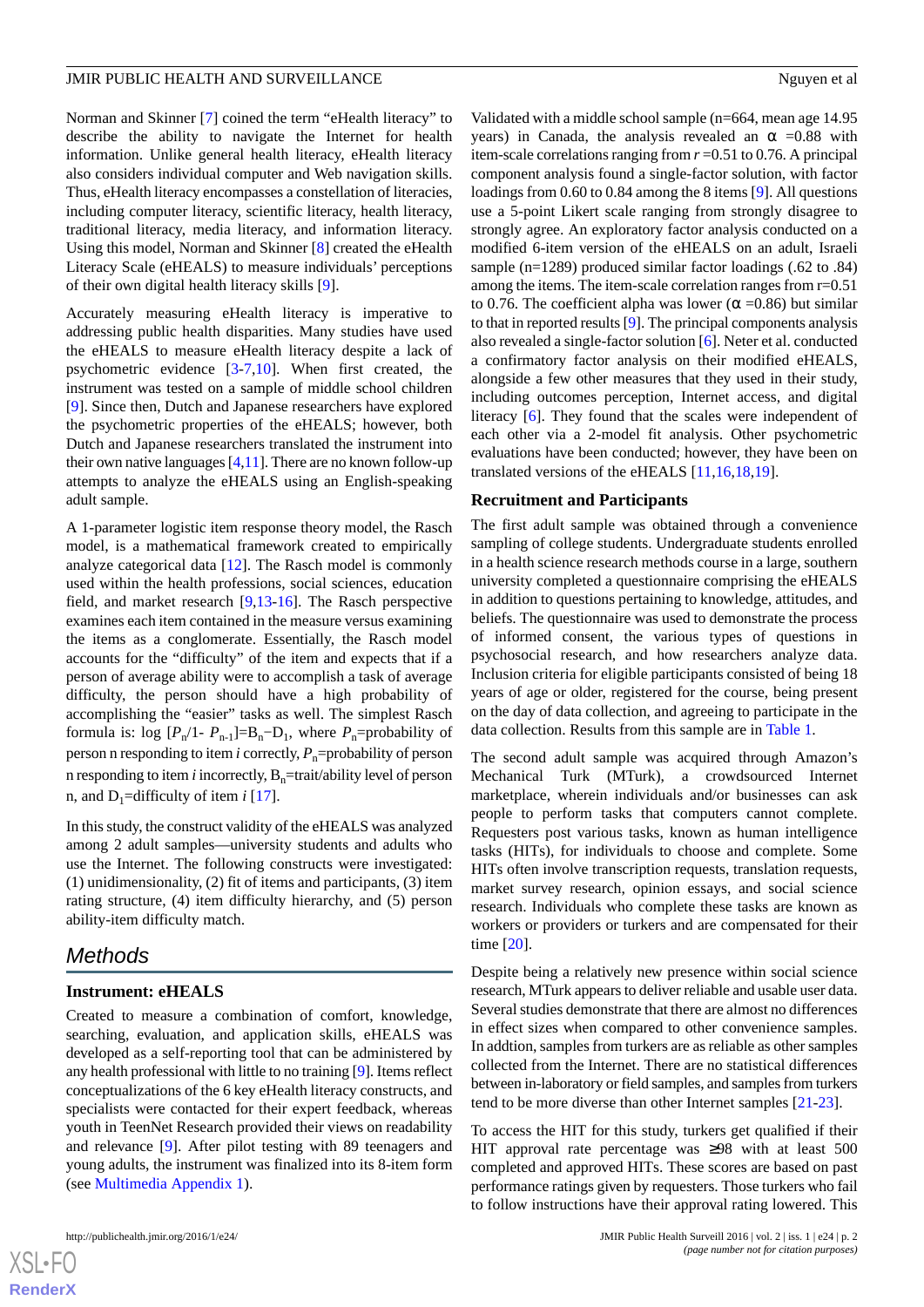stipulation was desgined to ensure that only individuals with MTurk familiarity and a good work history could participate in the data collection. Turkers had to first accept the task and then consent to being a part of the study. Results from this sample are presented under Study 2.

#### **Data Analysis**

#### *Unidimensionality*

A critical assumption in item response theory models, including Rasch, predicates on unidimensionality, which refers to the focus of the measure and its ability to focus on one variable at a time [\[12](#page-12-10)]. An exploratory components analysis using SPSS [[24\]](#page-13-6) was conducted. Eigenvalues and a visual inspection of the scree plot determined the number of extracted factors.

#### *Item Fit*

Using infit and outfit statistics, the fit to the model was analyzed. infit statistics are sensitive to data that are related to the items, whereas outfit statistics represent the relationships between data that are not related to the item (or person). The ideal fit statistic is 1.0, as fit is determined by calculating observed variance over expected variance [\[15](#page-12-14)]. Because the eHEALS is a survey of lower stakes (ie, the results of the survey do not have direct or definite consequences for the test-taker), the acceptable range of fit statistics is 0.6-1.4 [\[25](#page-13-7)]. An infit value of 0.6 indicates that 40% less variation was observed than modeled and a value of 1.4 indicates that 40% more variation was observed than modeled [\[12](#page-12-10)]. Mean-squares below the threshold overfit the model and thus suggest the data are more predictable than expected. Conversely, mean-squares above the threshold underfit the model, suggesting that the data are less predictable than expected. The second criterion of fit is the standardized *t* score, represented as the ZSTD by Winsteps. ZSTD scores examine the probability of significance that the data fit the Rasch model, determining the actual fit versus the theorized fit based on the model (observed vs expected). The acceptable range for ZSTD scores is  $\pm 2.0$  [[15\]](#page-12-14). Consequently, for an item or a person to misfit, the mean-square must be outside of the range of 0.6-1.4 as well as exceed the acceptable range for ZSTD.

#### *Rating Scale*

Although Linacre outlines 10 guidelines for rating scale optimization, he stresses the following 3 as essential critieria[[17\]](#page-13-0): first, each rating category must have at least 10 observations. Linacre determined that without 10 observations for each rating category, a stable estimation of threshold value cannot be calculated, suggesting that the category may be unnecessary to measure . Second, average calibrations advance monotonically, meaning that on average, individuals with stronger ability should respond to higher categories, whereas individuals with lower ability should respond to lower categories. Lack of monotonicity strengthens the call for collasping categories. The third essential criterion stipulates that the outfit mean-squares be less than 2.0 for each rating category. Values greater than 2.0 indicate that there is unnecessary noise and misinformation in that particular category [[17\]](#page-13-0).

### *Item Hierarchy, Person Ability-Item Match, and Reliability*

The Rasch model allows inferences to be made about a individual ability with regard to the difficulty of the items. For instance, a person with a high math ability level should have a higher probability of answering more difficult questions correctly than a person with lower math ability. Similarly, more difficult items are less likely to be answered correctly than easier items [[19\]](#page-13-2). The analysis revealed the order of item difficulty, ranked from easiest to hardest items. In addition, Rasch analysis allows the researcher to examine how well the ability of the sample matches the difficulty of the items. Person reliability (similar to Cronbach's alpha) estimates how well a measure can separate individuals on the construct. Conversely, person separation determines the strata or distinct levels that individuals are "spread" out on the measured construct.

# *Results*

#### **Study 1**

#### *Sample*

In total, 164 students took the survey. Of the respondents, 20% (n=33) were male, and 80% (n=131) were aged between 18-34 years, with 83.6% of the students being aged 20 or 21 years. Almost 72% (n=118) of students reported that they spent more than 3 hours each day on the Internet, 25.6% (n=42) of students reported only 1-3 hours on the Internet, and less than 3% (n=4) reported spending less than an hour daily online [\[18](#page-13-1)]. [Table 1](#page-3-0) displays the demographic summary.

#### *Unidimensionality*

An ECA revealed that only one factor had an eigenvalue greater than 1. The scree plot showed one "bend," and the factor score matrix only extracted one factor, which supported the assumption of unidimensionality.

#### *Rating Scale Analysis*

The most common criteria violation was failing to have at least 10 observations for each rating category. Few respondents chose "strongly disagree" and "disagree." There were 2 instances in which the outfit mean-squares were outside the range of  $+2.0$ ; the outlier could be due to the low observations in those rating categories. [Table 2](#page-3-1) presents the categories for each item that violated the essential criteria.

#### *Model Fit*

Fit order is presented in [Table 3.](#page-4-0) All the items met the criteria for both infit and outfit. Ninety-five percent of participants (155 of 163) fit the model. Eight (n=8) participants violated both infit and outfit criteria.

#### *Precision*

The Rasch model's equivalency of Cronbach's alpha is person reliability, which was 0.80. Person separation was 2.02, indicating that the eHEALS separated the sample into 3.03 strata or 3 distinct groups.

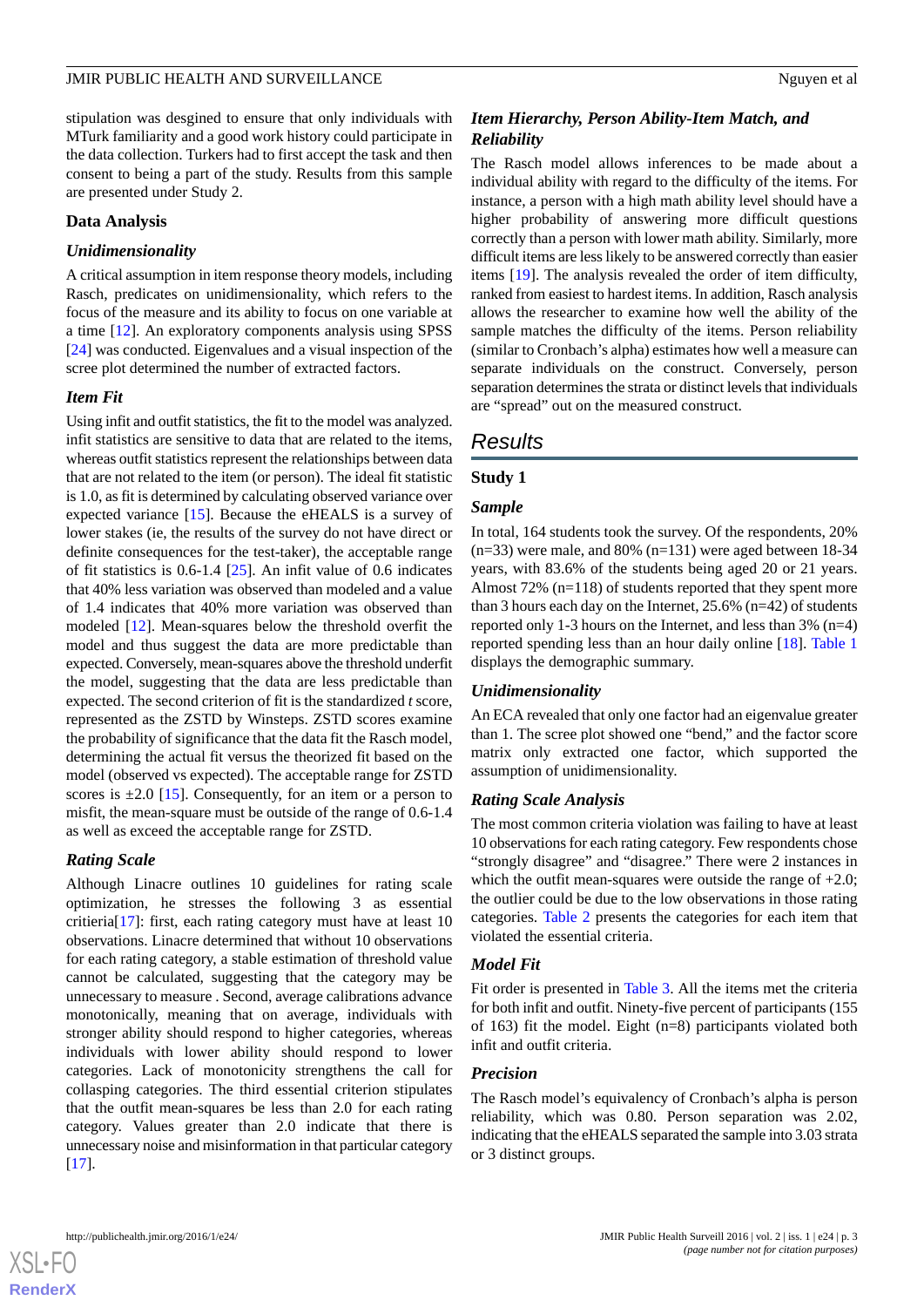#### *Person Ability Item-Difficulty Match*

[Figure 1](#page-5-0) is the map of item difficulty contrasted with person ability. Person ability (on the left side of the line) is presented from the highest ability (top) to the lowest ability (bottom). Items, on the right side of the line, are ranked from easiest (bottom) to hardest (top). Although there were no floor effects, there was a ceiling effect, with 6 individuals. Thus, the eHEALS was incapable of measuring individuals of extremely high ability.

#### **Study 2**

#### *Sample*

A total of 366 individuals took the survey. More than half of the participants were males (n=203), leaving a total of 159 female respondents. Almost 59% (n=210) of the individuals were aged 18-32 years. The age range of participants captured

<span id="page-3-0"></span>Table 1. Demographics of respondents: study 1 (n=164).

a wider group; some participants indicated being agedolder than 65 years.Eleven percent (n=40) of participants reported being online only 1-3 hours a day; 33% (n=120) of participants reported spending 4-6 hours online daily; and approximately 26% (n=94) of respondents spend a reported 7-10 hours online daily. [Table 4](#page-6-0) displays the demographic summary.

#### *Unidimensionality*

Similar to the results from Study 1, an EFA showed that only one factor was extracted, suggesting one latent variable or factor.

#### *Rating Scale Analysis*

Paralelling Study 1 outcomes, the most common essential guideline violation was not having 10 observations in each rating category. In addition, items 3 and 5 violated all essential criteria. [Table 5](#page-7-0) shows where all violations occurred.

| Demographic     |                | $\mathbf N$    | $\%$    |  |
|-----------------|----------------|----------------|---------|--|
| Sex             |                |                |         |  |
|                 | Male           | 33             | 20.1    |  |
|                 | Female         | 131            | 79.9    |  |
| Age             |                |                |         |  |
|                 | 18-24          | 158            | 96.3    |  |
|                 | $25 - 32$      | $\mathfrak{S}$ | 3.0     |  |
|                 | 33-39          | $\mathbf{1}$   | $0.7\,$ |  |
| Time online/day |                |                |         |  |
|                 | $<\!\!1$ hour  | $\overline{4}$ | 2.4     |  |
|                 | 1-3 hours      | 42             | 25.6    |  |
|                 | $>\!\!3$ hours | 118            | 72.0    |  |

#### <span id="page-3-1"></span>**Table 2.** Ratings that violate essential criterion: study 1.

| Item                                                                                        | Observed count <sup>a</sup> | Monotonicity <sup>b</sup> | Outfit <sup>d</sup> |
|---------------------------------------------------------------------------------------------|-----------------------------|---------------------------|---------------------|
| I know what health resources are available on the Internet.                                 | $1-(SD)d, 8-(D)$            |                           |                     |
| I know where to find helpful health resoures on the Internet.                               | $0-(SD)$                    |                           |                     |
| I know how to find helpful health resources on the Internet.                                | $0-(SD)$ , $6-(D)$          |                           |                     |
| I know how to use the Internet to answer my questions about health.                         | $0-(SD)$ , 5- $(D)$         |                           |                     |
| I know how to use the health information I find on the Internet to help me.                 | $1-(SD), 7-(D)$             |                           | $4.12$ - $(SD)$     |
| I have the skills I need to evaluate the health resources I find on the Internet.           | $2-(SD)$ , $7-(D)$          |                           |                     |
| I can tell high-quality health resources from low-quality health resources on the Internet. | $3-(SD)$                    |                           |                     |
| I feel confident in using information from the Internet to make health decisions.           | $1-(SD)$                    |                           |                     |

<sup>a</sup>The numbers in the "Observed count" column are the counts of each answer choice in violation of the essential criterion.

<sup>b</sup>Because none of the items violated montoncity, no data are reported in that column.

<sup>c</sup>The numbers in the "Outfit" column are the values of the misfitting outfit means-square.

<sup>d</sup>SD: strongly disagree, D: disagree.

[XSL](http://www.w3.org/Style/XSL)•FO **[RenderX](http://www.renderx.com/)**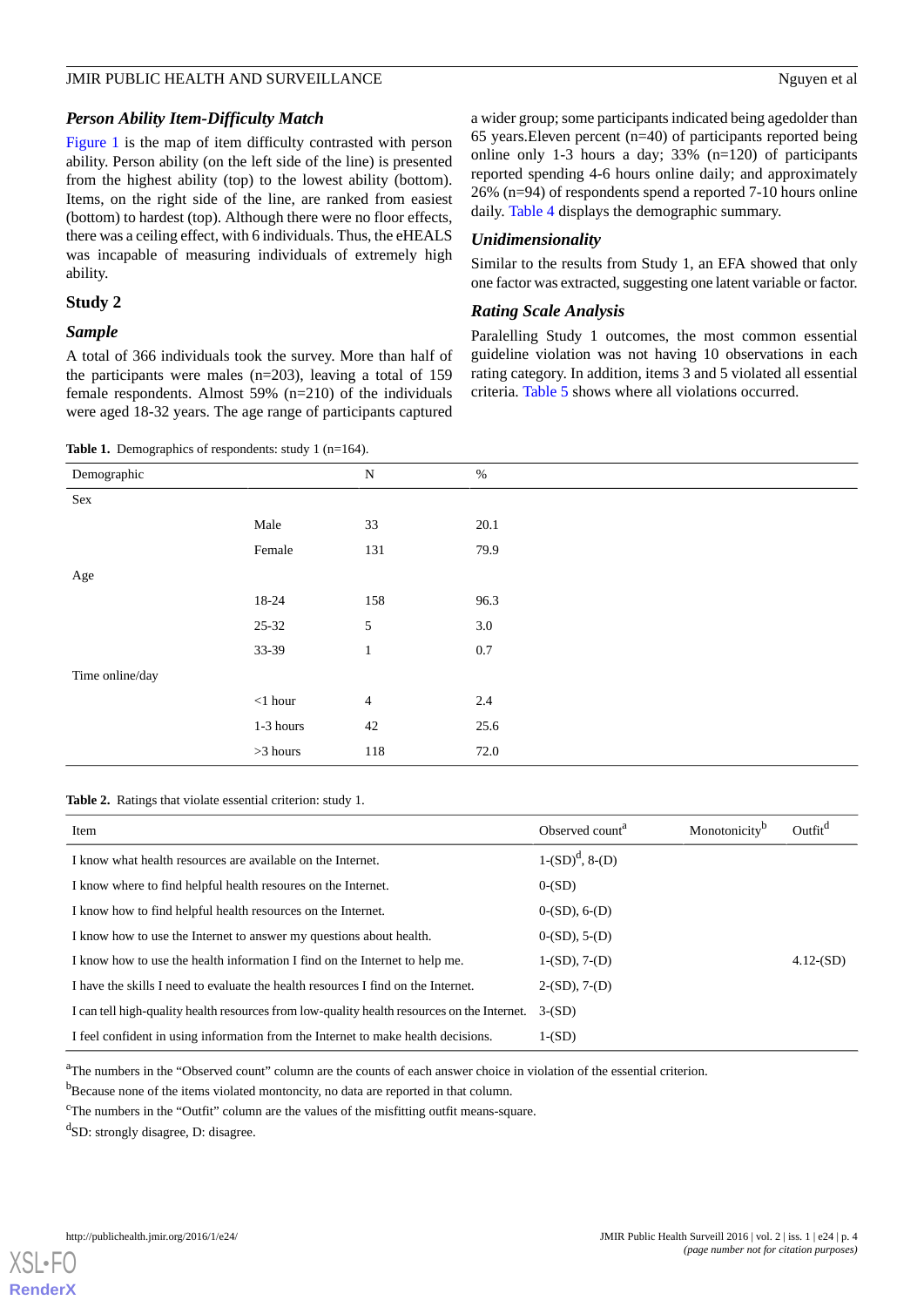<span id="page-4-0"></span>

|  |  | <b>Table 3.</b> Item fit: study 1 (college sample) <sup>a</sup> . |
|--|--|-------------------------------------------------------------------|
|  |  |                                                                   |

|                                                                                                           |         |          | Infit       |             | Outfit      |             |
|-----------------------------------------------------------------------------------------------------------|---------|----------|-------------|-------------|-------------|-------------|
| Item                                                                                                      | Measure | Model SE | <b>MNSQ</b> | <b>ZSTD</b> | <b>MNSQ</b> | <b>ZSTD</b> |
| I know what health<br>resources are avail-<br>able on the Internet.                                       | $-0.34$ | 0.14     | 0.89        | $-0.80$     | $0.8\,$     | $-1.4$      |
| I know where to<br>find helpful health<br>resoures on the In-<br>ternet.                                  | 0.74    | 0.15     | 0.84        | $-1.20$     | 0.79        | $-1.2$      |
| I know how to find 0.06<br>helpful health re-<br>sources on the Inter-<br>net.                            |         | 0.16     | 1.16        | 1.20        | 1.12        | 0.9         |
| I know how to use<br>the Internet to an-<br>swer my questions<br>about health.                            | $-0.16$ | 0.15     | 0.99        | 0.0         | 0.91        | $-0.5$      |
| I know how to use<br>the health informa-<br>tion I find on the<br>Internet to help me.                    | $-0.54$ | 0.14     | 0.90        | $-0.60$     | 0.88        | $-0.7$      |
| I have the skills I<br>need to evaluate the<br>health resources I<br>find on the Internet.                | $-0.15$ | 0.14     | 1.06        | 0.50        | 1.05        | 0.4         |
| I can tell high-qual-<br>ity health resources<br>from low-quality<br>health resources on<br>the Internet. | 0.07    | 0.12     | 1.16        | 1.20        | 1.12        | 0.9         |
| I feel confident in<br>using information<br>from the Internet to<br>make health deci-<br>sions.           | 0.31    | 0.13     | 1.15        | 1.40        | 1.2         | 1.8         |

<sup>a</sup>This is a table showing item statistics and the fit of each of the items. There were no infit or outfit violations. The infit statistics are weighted to the performance of persons close to the item value. These individuals give a sensitive insight into the item's performance. The outfit statistics are not weighted and are not sensitive to the influence of outlying scores.

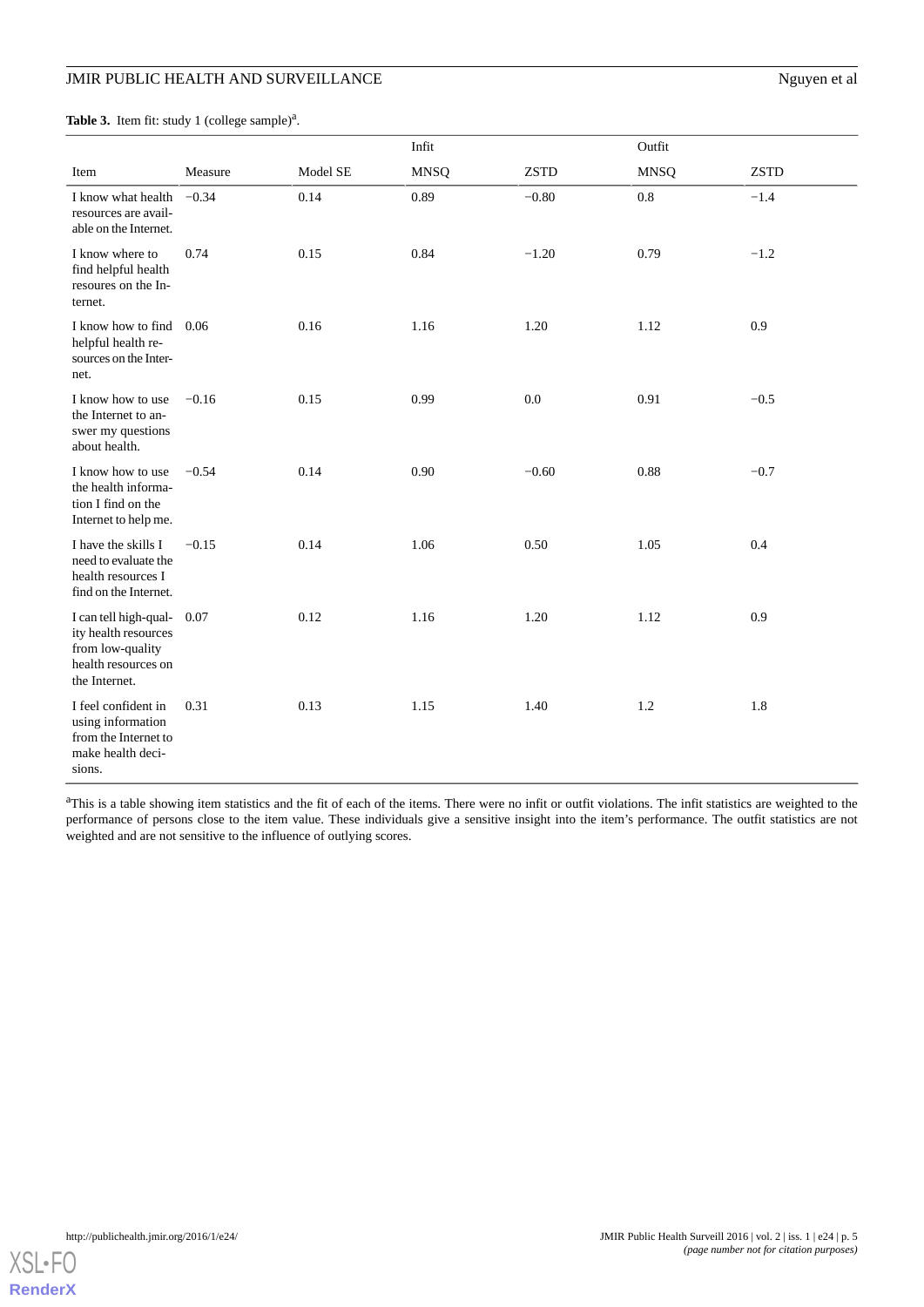<span id="page-5-0"></span>**Figure 1.** Person ability item-difficulty match of the college sample. Persons are on the left of the line, whereas the item difficulty map is to the right of the line. Each "O" represents 1-2 individuals, whereas each "X" represents 3 persons.



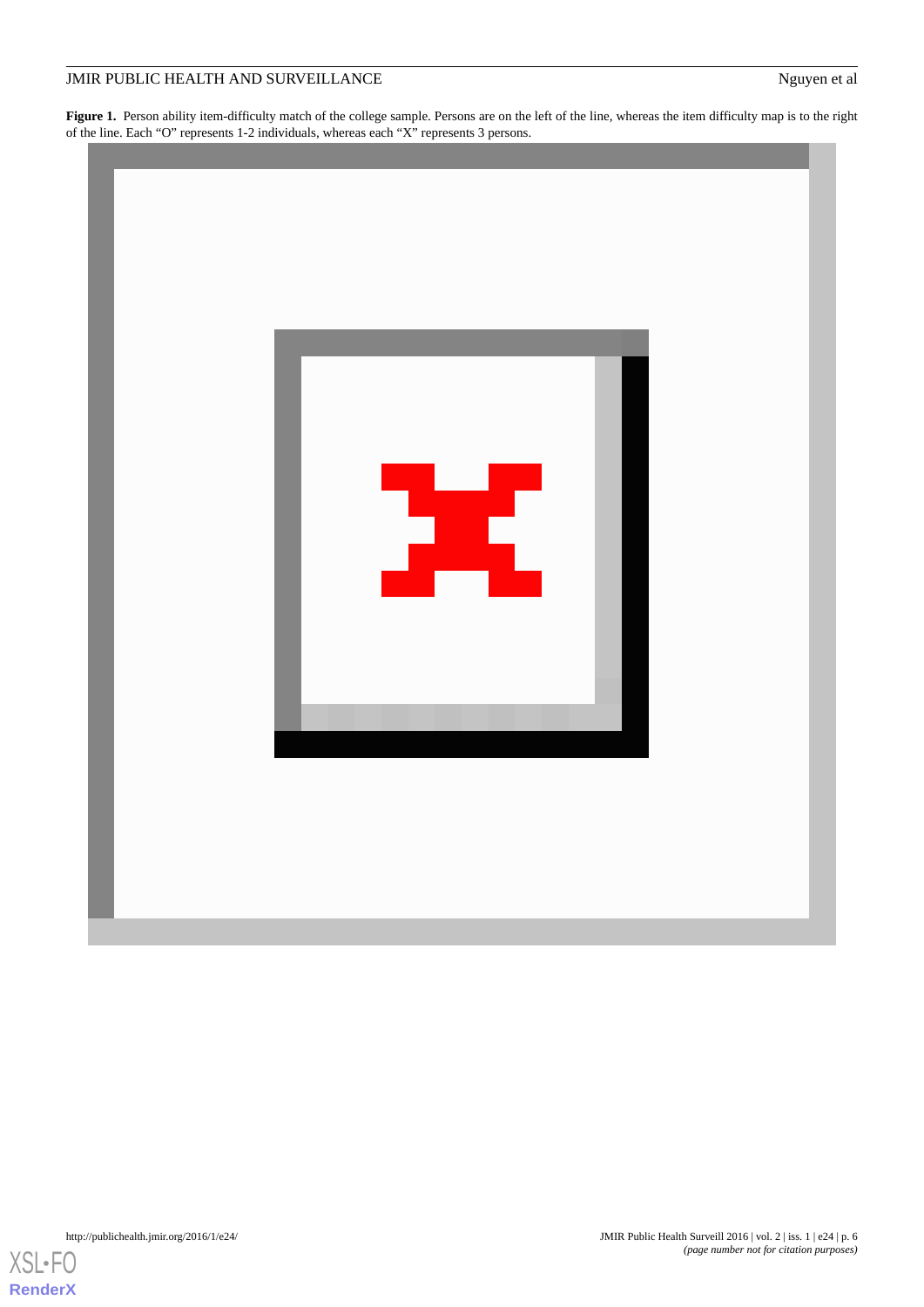<span id="page-6-0"></span>Table 4. Demographics of respondents: study 2 (n=366).

| $\circ$<br>- 11<br>Demographics |                                     | N              | $\%$     |
|---------------------------------|-------------------------------------|----------------|----------|
| $\operatorname{Sex}$            |                                     |                |          |
|                                 | Male                                | 203            | 55.5     |
|                                 | Female                              | 159            | 43.4     |
| Age                             |                                     |                |          |
|                                 | 18-24                               | $47\,$         | 12.9     |
|                                 | $25 - 32$                           | 163            | 45.0     |
|                                 | 33-39                               | 71             | 19.5     |
|                                 | $40 - 46$                           | 31             | 8.6      |
|                                 | $46 - 52$                           | 23             | 5.2      |
|                                 | 53-59                               | $17\,$         | 4.7      |
|                                 | $60 - 64$                           | $10\,$         | $2.8\,$  |
|                                 | $>65$                               | $\overline{4}$ | $1.1\,$  |
| Time online/day                 |                                     |                |          |
|                                 | 1-3 hours                           | 40             | $11.0\,$ |
|                                 | 4-6 hours                           | 120            | 33.1     |
|                                 | $7-10$ hours                        | 94             | 25.9     |
|                                 | 11-13 hours                         | 36             | 9.9      |
|                                 | 14-16 hours                         | $20\,$         | 5.5      |
|                                 | $>\!\!17$ hours                     | $\sqrt{6}$     | $1.7\,$  |
| Education                       |                                     |                |          |
|                                 | 8th grade                           | $\mathbf{1}$   | 0.3      |
|                                 | Some high school, no diploma        | $\overline{4}$ | $1.1\,$  |
|                                 | HS diploma or equivalent            | 44             | 12.2     |
|                                 | Some college, no degree             | 75             | 20.7     |
|                                 | Trade/technical/vocational training | 13             | 3.6      |
|                                 | Associate's degree                  | $42\,$         | 11.6     |
|                                 | Bachelor's degree                   | 148            | 40.9     |
|                                 | Master's degree                     | $28\,$         | $7.7\,$  |
|                                 | Professional degree                 | $\mathfrak s$  | 1.4      |
|                                 | Doctorate degree                    | $\sqrt{2}$     | $0.6\,$  |

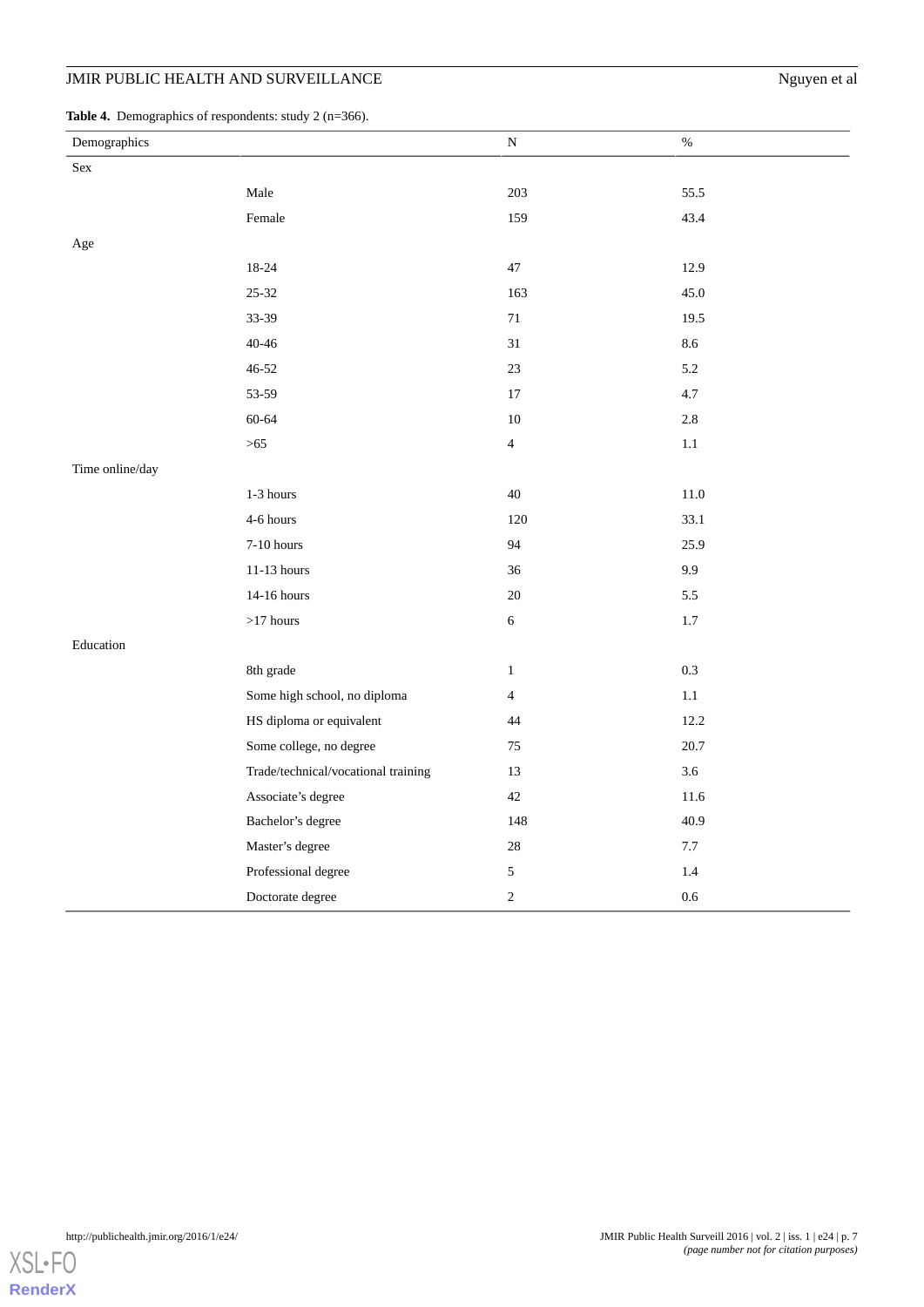<span id="page-7-0"></span>**Table 5.** Ratings that violate essential criterion: study 2.

| Item                                                                                           | Observed count <sup>a</sup> | Monotonicity <sup>b</sup> | Outfit <sup>c</sup> |
|------------------------------------------------------------------------------------------------|-----------------------------|---------------------------|---------------------|
| I know what health resources are available on the Internet. <sup>d</sup>                       | $2-(SD)^e$                  | $(D)^{I}$                 | $(SD)-9.90$         |
| I know where to find helpful health resources on the Internet.                                 | $1-(SD)$                    |                           |                     |
| I know how to find helpful health resources on the Internet.                                   | $0-(SD)$                    |                           |                     |
| I know how to use the Internet to answer my questions about<br>health.                         | $0-(SD)$ , 2- $(D)$         |                           |                     |
| I know how to use the health information I find on the Internet<br>to help me. $d$             | $1-(SD)$ , 6- $(D)$         | (D)                       | $(SD) - 6.83$       |
| I have the skills I need to evaluate the health resources I find<br>on the Internet.           | $1-(SD)$                    |                           |                     |
| I can tell high-quality health resources from low-quality health<br>resources on the Internet. |                             |                           |                     |
| I feel confident in using information from the Internet to make 3-(SD)<br>health decisions.    |                             |                           |                     |

<sup>a</sup>The numbers in the "Observed count" column are the counts of each answer choice in violation of the essetia criterion.

<sup>b</sup>There were 2 instances where "disagree" did not advance motonically.

<sup>c</sup>The numbers in the "Outfit" column are the values of the misfitting Outfit means-squares, including where the violation occur.

<sup>d</sup>This indicates violations of all essential criteria.

<sup>e</sup>SD: strongly disagree.

<sup>f</sup>D: disagree.

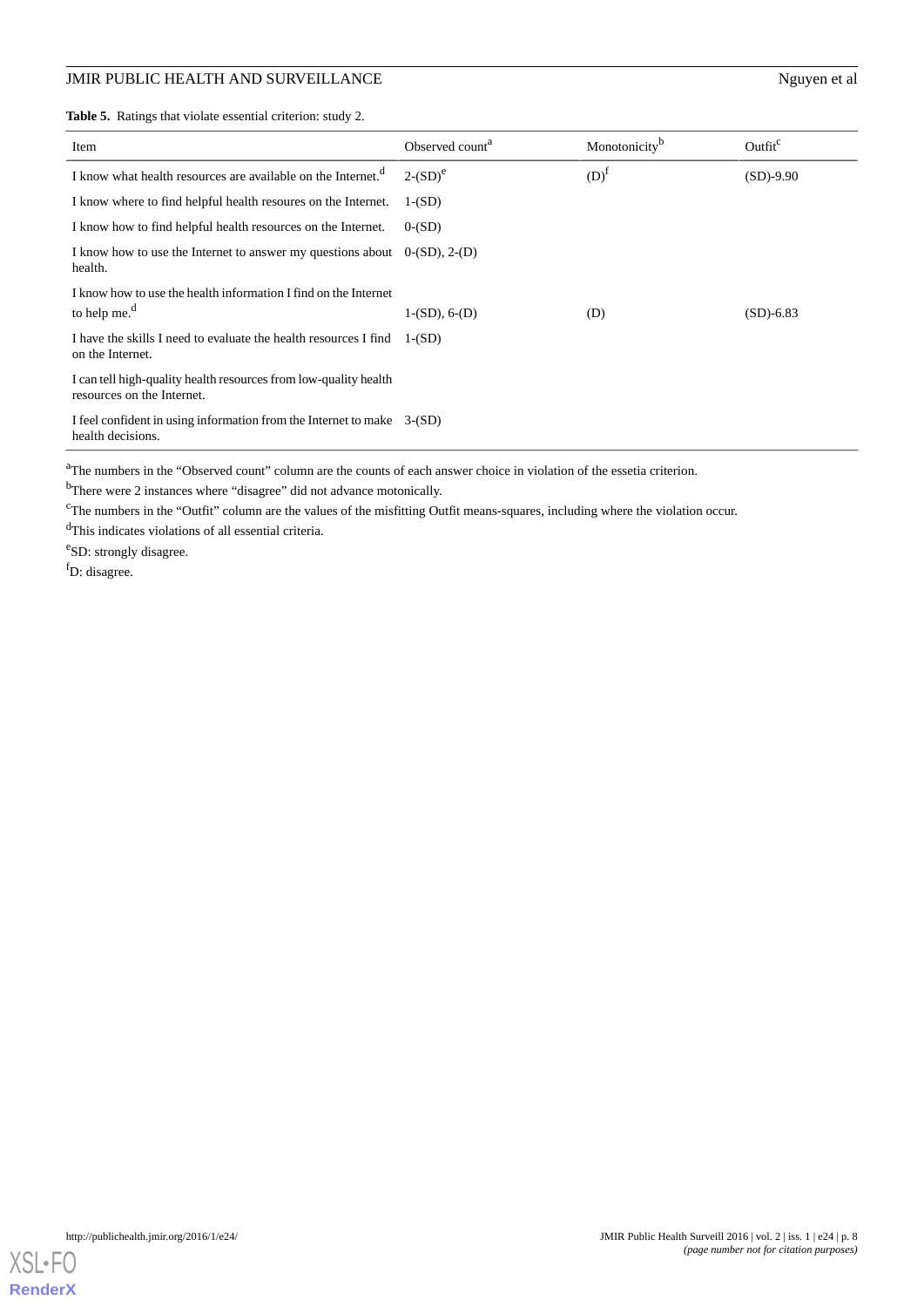<span id="page-8-0"></span>**Table 6.** Item fit: study 2

| Item                                                                                                      | Measure     | Model SE    | Infit <sup>b</sup> |                    | Outfit <sup>c</sup> |                  |
|-----------------------------------------------------------------------------------------------------------|-------------|-------------|--------------------|--------------------|---------------------|------------------|
| <b>MNSQ</b>                                                                                               | <b>ZSTD</b> | <b>MNSQ</b> | <b>ZSTD</b>        |                    |                     |                  |
| I know what health $-0.18$<br>resources are avail-<br>able on the Internet.                               |             | 0.11        | 1.27               | $2.5^{\mathrm{a}}$ | $1.42^{\rm a}$      | 3.0 <sup>a</sup> |
| I know where to<br>find helpful health<br>resoures on the In-<br>ternet.                                  | $-0.56$     | 0.11        | 0.91               | $-0.9$             | 0.71                | $-2.4^{\rm a}$   |
| I know how to find 0.51<br>helpful health re-<br>sources on the Inter-<br>net.                            |             | 0.12        | 0.83               | $-1.8$             | 0.70                | $-2.5^{\rm a}$   |
| I know how to use<br>the Internet to an-<br>swer my questions<br>about health.                            | 0.16        | 0.12        | 0.78               | $-2.5^{\rm a}$     | 0.64                | $-3.5^{\rm a}$   |
| I know how to use<br>the health informa-<br>tion I find on the<br>Internet to help me.                    | $-0.58$     | 0.12        | 0.79               | $-2.1^{\rm a}$     | 0.77                | $-2.0$           |
| I have the skills I<br>need to evaluate the<br>health resources I<br>find on the Internet.                | $-0.57$     | 0.11        | 0.98               | $-0.1$             | 0.9                 | $-1.0$           |
| I can tell high-qual-<br>ity health resources<br>from low-quality<br>health resources on<br>the Internet. | 0.99        | 0.10        | 1.21               | $2.5^{\mathrm{a}}$ | 1.25                | 2.6 <sup>a</sup> |
| I feel confident in<br>using information<br>from the Internet to<br>make health deci-<br>sions.           | 0.25        | 0.10        | 1.04               | 0.5                | 1.00                | 0.00             |

<sup>a</sup>It denotes violation of model fit; no items violated all criteria.

<sup>b</sup>Infit statistics are weighted to the performance of persons close to the item value. These individuals give a sensitive insight into the item's performance. <sup>c</sup>Outfit statistics are not weighted and are not sensitive to the influence of outlying scores.

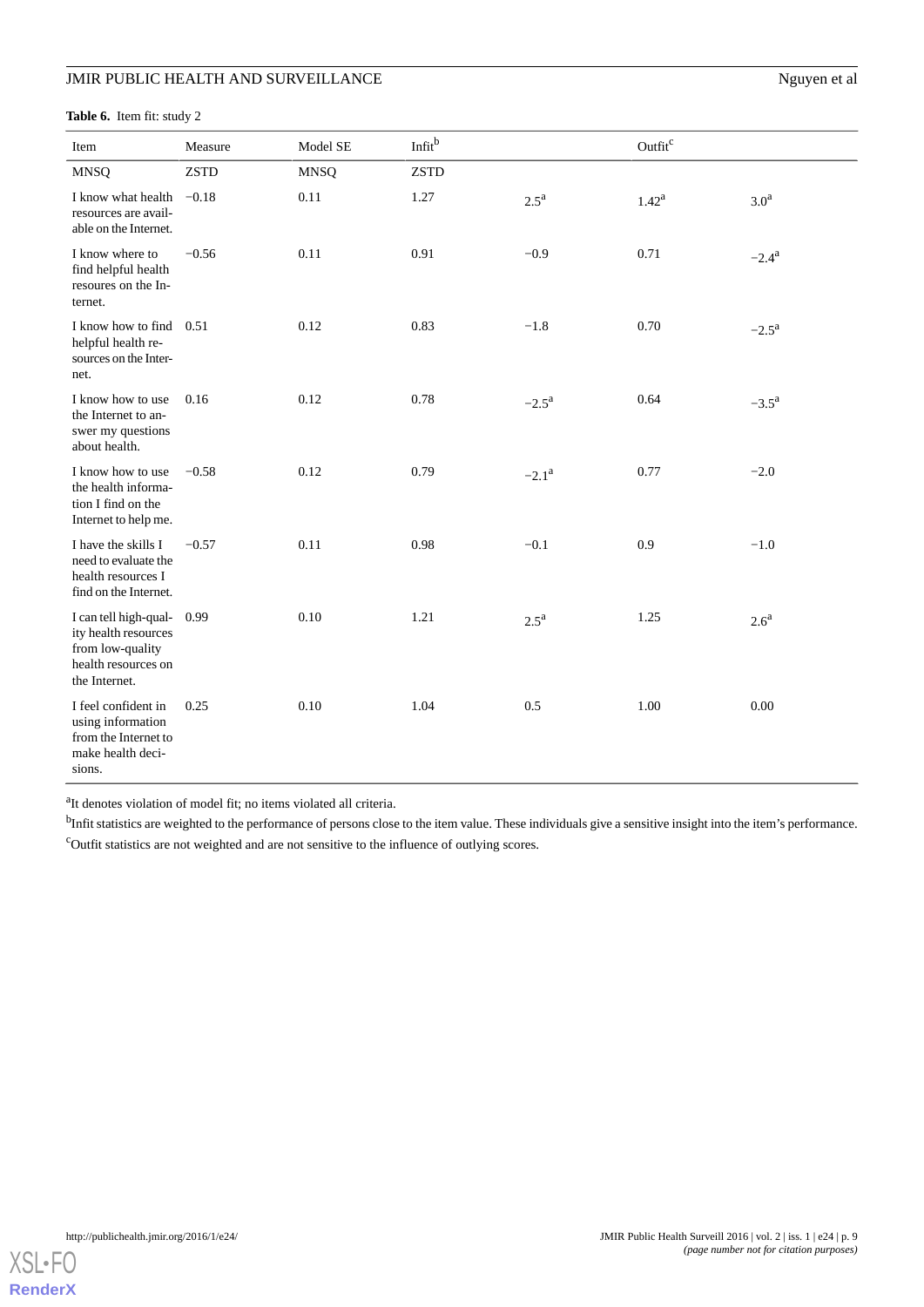<span id="page-9-0"></span>Figure 2. Person ability of the MTurk sample is on the left side, whereas item difficulty is on the right side. Each "O" represents 1-2 individuals, whereas each "X" represents 3 persons.



#### *Model Fit*

[XSL](http://www.w3.org/Style/XSL)•FO **[RenderX](http://www.renderx.com/)**

[Table 6](#page-8-0) displays the corresponding values for model fit. Although there are violations of outfit criteria (eg, item 1), no items violated both infit and outfit. Almost 93% of respondents fit the model, with 27 individuals violating both infit and outfit criteria.

#### *Precision*

The person reliability was 0.81, whereas person separation was 2.07. The eHEALS separated the sample into 3.07 separate strata.

#### *Person Ability Item-Difficulty Match*

The map of item difficulty and person ability is presented in [Figure 2](#page-9-0). Like Study 1, person ability is on the left side of line,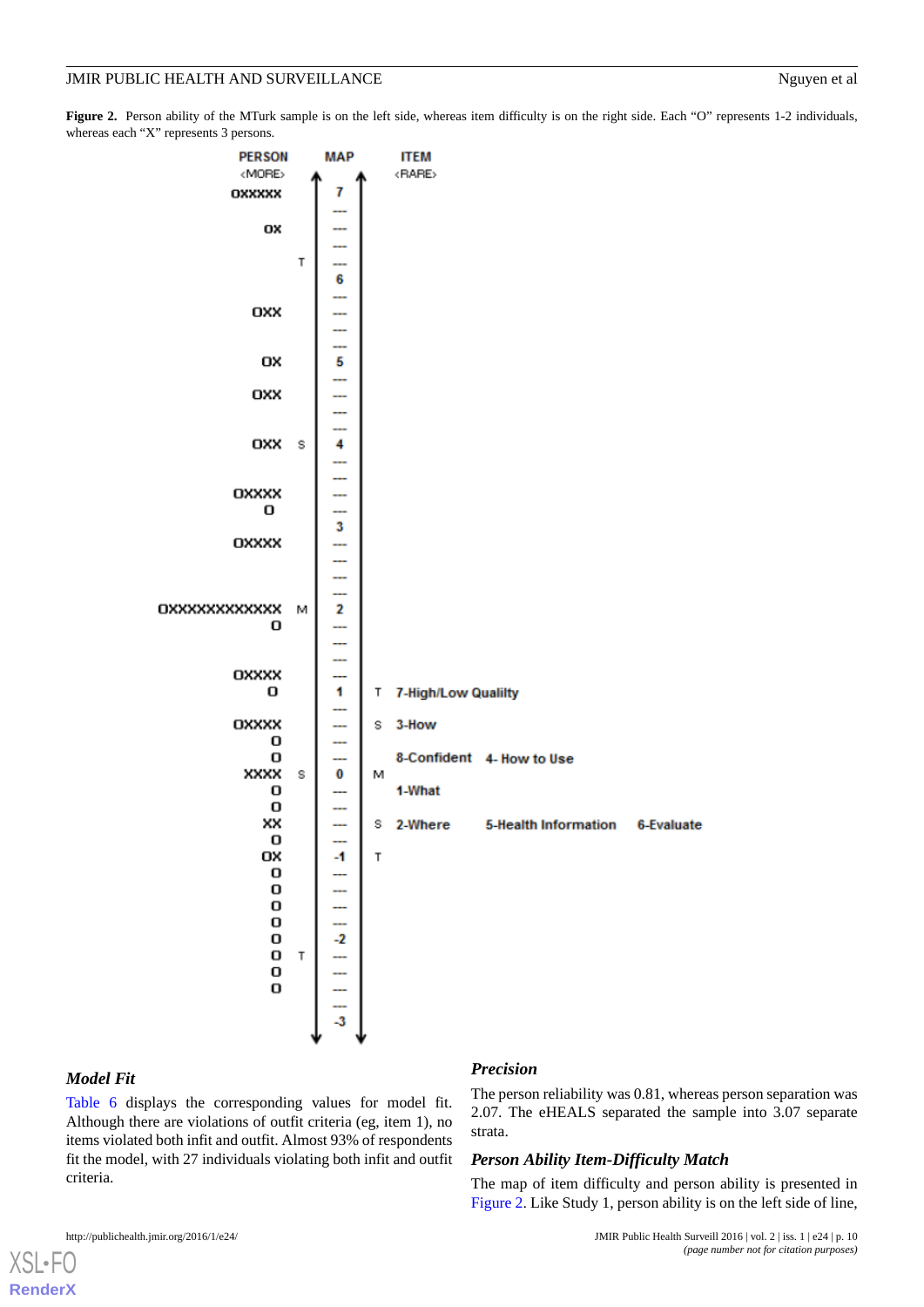with individuals with higher levels of ability on top. Item difficulty is on the right side of the line, with more difficult items on top. Approximately 8.3%-9.7% of the sample had ability levels that eHEALS could not capture (n=30-35).

# *Discussion*

### **Principal Findings**

Overall, eHEALS is a reliable and consistent measurement tool for perceived measurement of eHealth literacy. An exploratory factor analysis showed that items loaded on a single factor solution, thereby supporting the criterion of unidimensionality. More than 90% of respondents from both samples fit the model. Although some items violated either infit or outfit guidelines, there were no outright misfitting items. Furthermore, the discordance between the mean of person ability and the mean of item difficulty was assumed as we sampled from a college population and a younger generation. The analysis separated both samples into 3 distinct groups, but further analyses are needed to describe the groups.

As eHEALS measures individuals' level of eHealth literacy, a small ceiling effect and no floor effect both occurred, as expected. The eHEALS did not adequately measure every participant's ability level. The item map only showed a spread of 2 logits, whereas person ability level spread over multiple logits. Furthermore, there are limitations in the eHEALS' rating scale, as evident in the ratings that violated the essential criteria as outlined in Linacre [\[18](#page-13-1)]. The violations were due to the low number of observations (less than 10) in the lower parts of the rating scale (ie, the strongly disagree and disagree choices).

It was hypothesized that it may be beneficial to collapse "strongly disagree" and "disagree" together, to avoid violating essential guidelines. For the MTurk sample, collapsing the 2 categories did not change person reliability (0.81) and remained to separate the sample into 3.09 distinct strata. As demonstrated in [Figure 3](#page-11-0) , a ceiling effect is still present; however, item difficulty is more spread out, approximately over an additional

half logit. Moreover, the means between person ability and item difficulty are approximately one and a half logits away from each other. In contrast, before combining "strongly disagree" and "disagree," the two means were approximately two logits away from each other. Although further analysis should be conducted to ensure that there is no loss of validity and reliability, the reduction of the rating scale may relieve some test-taking burden and separate persons and items more distinctly.

Although the item difficulty map was similar between the 2 samples, some subtle differences exist. For instance, the college sample rated "I know where to find helpful health resources on the Internet" to be the easiest item and "I know how to use the health information I find on the Internet to help me" to be the hardest item. For the turkers, the easiest item was "I can tell high quality health resources from low quality health resources on the Internet," whereas the hardest item was "I have the skills I need to evaluate the health resources I find on the Internet." These differences could be attributed to the demographic make-up of each sample group. The college students are health science students and may therefore be more familiar with the location of health resources on the Internet. With higher education level in the turkers' sample, it may be plausible that they possess higher perceptions of their own ability to distinguish high-quality health information versus low-quality health information.

Knowledge of person ability and item difficulty is strongly relevant, as many public health organizations and doctors communicate with clients and patients online. With constant and easy access to the Internet, health care entities can use the information to tailor their materials and provide effective public health interventions to their targeted audience. For instance, community health workers can use outreach measures to those individuals with lower eHealth literacy by illustrating the differences between a verified Web resource and a blog with questionable health advice, thereby refining individuals' skills in identifying reliable and accurate online sites.

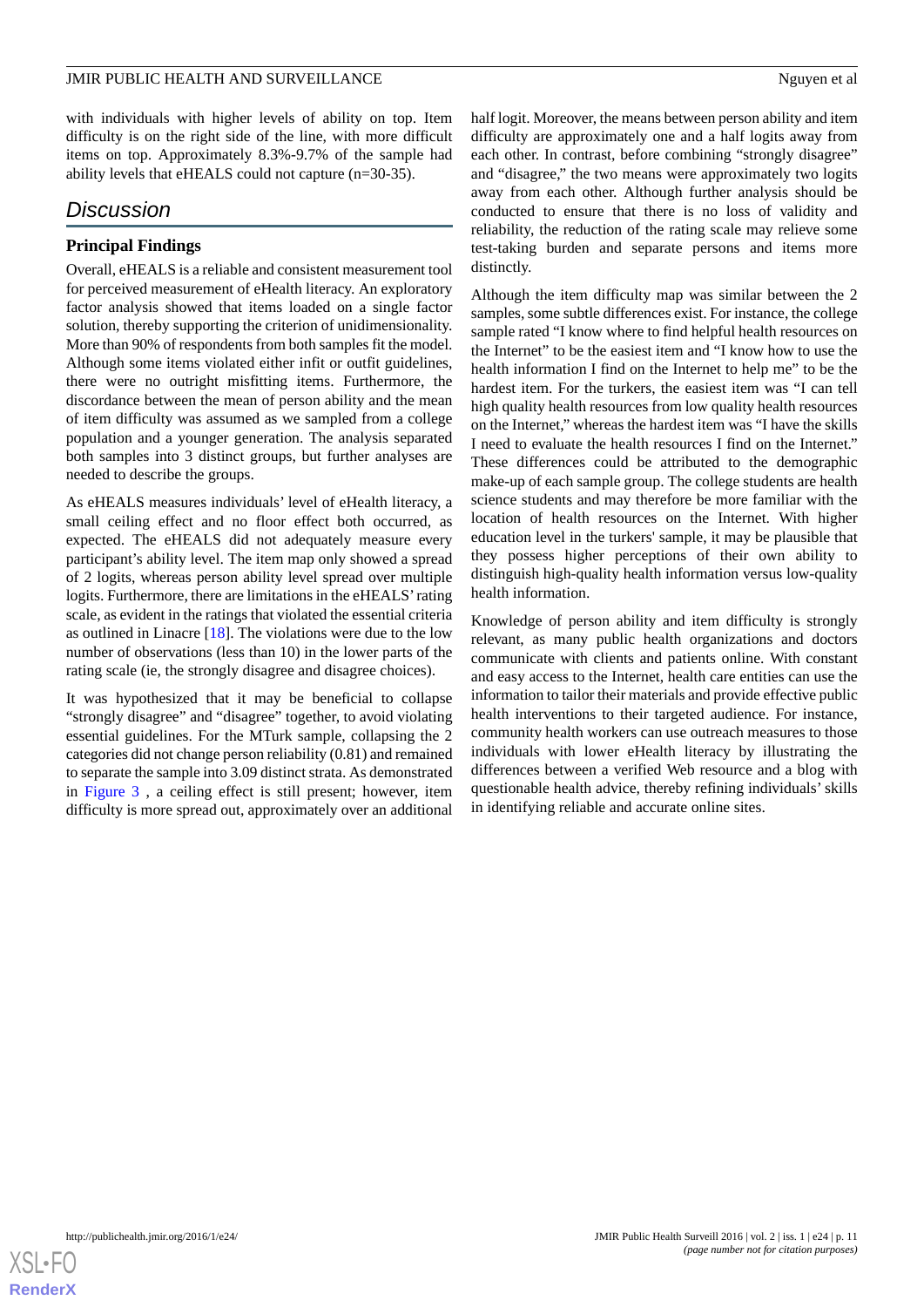<span id="page-11-0"></span>Figure 3. The person and item map after the rating scale was collapsed. Person ability is on the left side, whereas item difficulty is on the right side. Each "O

| <b>PERSON</b>                        | <b>MAP</b>                       | <b>ITEM</b>                            |
|--------------------------------------|----------------------------------|----------------------------------------|
| <more></more>                        |                                  | <rare></rare>                          |
| OXXXXX                               | 7                                |                                        |
|                                      |                                  |                                        |
|                                      |                                  |                                        |
| OX                                   |                                  |                                        |
|                                      | Т<br>6                           |                                        |
|                                      |                                  |                                        |
|                                      |                                  |                                        |
| OXX                                  |                                  |                                        |
|                                      | 5.                               |                                        |
| OX                                   | ---                              |                                        |
|                                      | ---                              |                                        |
| OXX                                  | .                                |                                        |
|                                      | 4                                |                                        |
| XXX                                  | s                                |                                        |
|                                      |                                  |                                        |
| <b>XXXX</b>                          |                                  |                                        |
|                                      | 3                                |                                        |
| o                                    |                                  |                                        |
| OXXXX                                | <u></u>                          |                                        |
|                                      | ---                              | т                                      |
|                                      | 2                                | 7-High/Low Qualilty                    |
| o                                    |                                  |                                        |
| OXXXXXXXXXXX                         | м<br>---                         |                                        |
|                                      | ---                              | 3-How                                  |
|                                      | 1                                | \$                                     |
| OXXXXX                               | ---                              | 4- How to Use                          |
| OXXXXX                               | ---                              |                                        |
| OXXXXX                               | ---                              |                                        |
| OXXXXX                               | 0                                | 8-Confident<br>M.                      |
| O                                    | ---                              |                                        |
|                                      | ---                              | 1-What                                 |
| OXX                                  | s<br>---                         | 5-Health Information 6-Evaluate<br>\$. |
| XX                                   | -1<br>---                        | 2-Where                                |
| o                                    |                                  |                                        |
| OXX                                  |                                  |                                        |
|                                      |                                  |                                        |
| X                                    |                                  | T                                      |
|                                      |                                  |                                        |
|                                      |                                  |                                        |
| X                                    | T                                |                                        |
|                                      |                                  |                                        |
|                                      | $\frac{-2}{1}$<br>$\frac{-3}{1}$ |                                        |
| $\begin{matrix} 0 \\ 0 \end{matrix}$ |                                  |                                        |
|                                      |                                  |                                        |
|                                      |                                  |                                        |
|                                      |                                  |                                        |

### **Limitations**

[XSL](http://www.w3.org/Style/XSL)•FO **[RenderX](http://www.renderx.com/)**

This analysis bears some limitations. The college sample answered the eHEALS via paper and pencil method. Although Norman and Skinner also administered the eHEALS using paper and pencil, it may be more appropriate to have individuals take the instrument using a mobile or an Internet-connected device

[[9\]](#page-12-5). In addition, the college sample covered a somewhat homogeneous group. These students were in a core research methods class that required the usage of the Internet to find health information. Accordingly, their online searching abilities were crucial to their success in the course. Moreover, although involving turkers is novel, the sample cautions the generalizability of the study. Millennials are becoming the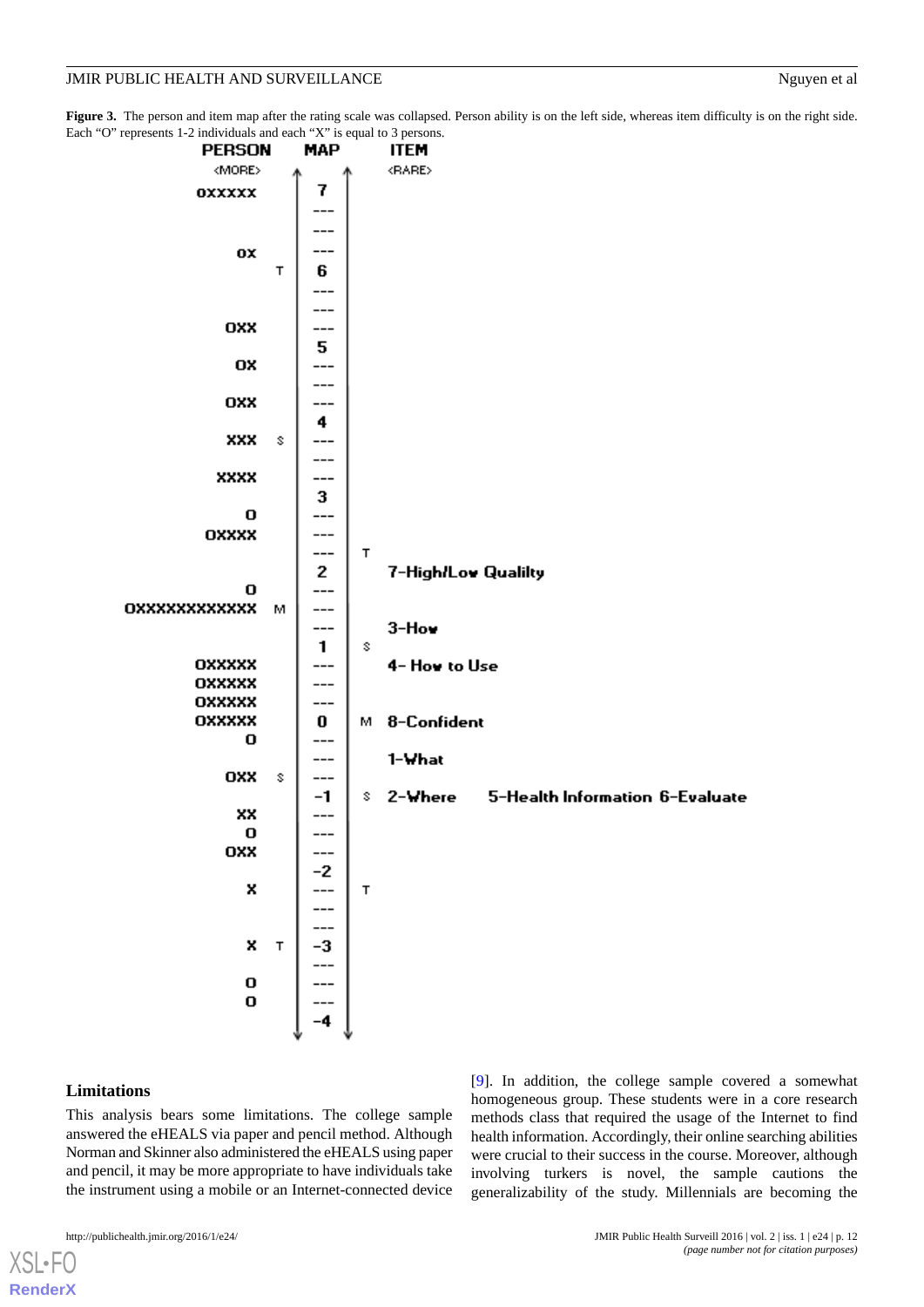largest living generation, yet the higher rates in numbers are attributed to immigrants [\[26](#page-13-8)]. Turkers are a special subset of individuals; knowledge of the site, signing up on the site, and completion of a number of tasks were necessary conditions for verification of survey participation.

It is important to note that the combination of the 2 samples represents a large number of millenials in the United States. As young adults and minorities are liklier than any other group to have mobile Internet access, the Internet can serve as a valuable public health tool to improve the health of young adults and minorities in this country [\[1](#page-12-0)]. Using the Internet to improve behavioral change outcomes has been shown to be fruitful, especially among such vulnerable populations [\[27](#page-13-9),[28\]](#page-13-10). The productive potential of using the Internet is evident. Now, it is a public health imperative to study eHealth literacy measurement to maximize both the potential impact and reach that the Internet can have on our populaces.

# **Acknowledgments**

<span id="page-12-13"></span>This publication was supported by the College of Public Health and Health Professions at the University of Florida, the UF Cancer Center, and the Florida MiCaRT Center (NIH/NCI P20CA192992). Special thanks to Dr. Amy Blue and Dr. Folakemi Odedina.

# **Multimedia Appendix 1**

eHEALS: eHealth Literacy Scale.

<span id="page-12-0"></span>[[PDF File \(Adobe PDF File\), 26KB-Multimedia Appendix 1](https://jmir.org/api/download?alt_name=publichealth_v2i1e24_app1.pdf&filename=fc26e1b5f8d1a0abfbdb00605ecb05e0.pdf)]

### <span id="page-12-1"></span>**References**

- <span id="page-12-6"></span>1. PewResearch C. Health Fact Sheet. URL:<http://www.pewinternet.org/fact-sheets/health-fact-sheet/> [accessed 2016-04-19] [[WebCite Cache ID 6gt0cfPdl](http://www.webcitation.org/

                                6gt0cfPdl)]
- 2. Norman CD, Skinner HA. eHealth Literacy: Essential Skills for Consumer Health in a Networked World. J Med Internet Res 2006 Jun;8(2):e9 [[FREE Full text](http://www.jmir.org/2006/2/e9/)] [doi: [10.2196/jmir.8.2.e9\]](http://dx.doi.org/10.2196/jmir.8.2.e9) [Medline: [16867972\]](http://www.ncbi.nlm.nih.gov/entrez/query.fcgi?cmd=Retrieve&db=PubMed&list_uids=16867972&dopt=Abstract)
- <span id="page-12-8"></span>3. Hsu W, Chiang C, Yang S. The effect of individual factors on health behaviors among college students: the mediating effects of eHealth literacy. J Med Internet Res 2014 Dec;16(12):e287 [[FREE Full text\]](http://www.jmir.org/2014/12/e287/) [doi: [10.2196/jmir.3542\]](http://dx.doi.org/10.2196/jmir.3542) [Medline: [25499086](http://www.ncbi.nlm.nih.gov/entrez/query.fcgi?cmd=Retrieve&db=PubMed&list_uids=25499086&dopt=Abstract)]
- <span id="page-12-2"></span>4. Mitsutake S, Shibata A, Ishii K, Okazaki K, Oka K. [Developing Japanese version of the eHealth Literacy Scale (eHEALS)]. Nihon Koshu Eisei Zasshi 2011 May;58(5):361-371. [Medline: [21905612\]](http://www.ncbi.nlm.nih.gov/entrez/query.fcgi?cmd=Retrieve&db=PubMed&list_uids=21905612&dopt=Abstract)
- <span id="page-12-3"></span>5. Xie B. Effects of an eHealth literacy intervention for older adults. J Med Internet Res 2011 Nov;13(4):e90 [[FREE Full text](http://www.jmir.org/2011/4/e90/)] [doi: [10.2196/jmir.1880\]](http://dx.doi.org/10.2196/jmir.1880) [Medline: [22052161\]](http://www.ncbi.nlm.nih.gov/entrez/query.fcgi?cmd=Retrieve&db=PubMed&list_uids=22052161&dopt=Abstract)
- <span id="page-12-4"></span>6. Neter E, Brainin E. eHealth literacy: extending the digital divide to the realm of health information. J Med Internet Res 2012 Jan;14(1):e19 [[FREE Full text](http://www.jmir.org/2012/1/e19/)] [doi: [10.2196/jmir.1619](http://dx.doi.org/10.2196/jmir.1619)] [Medline: [22357448](http://www.ncbi.nlm.nih.gov/entrez/query.fcgi?cmd=Retrieve&db=PubMed&list_uids=22357448&dopt=Abstract)]
- <span id="page-12-5"></span>7. Robinson C, Graham J. Perceived Internet health literacy of HIV-positive people through the provision of a computer and Internet health education intervention. Health Info Libr J 2010 Dec;27(4):295-303. [doi: [10.1111/j.1471-1842.2010.00898.x\]](http://dx.doi.org/10.1111/j.1471-1842.2010.00898.x) [Medline: [21050372](http://www.ncbi.nlm.nih.gov/entrez/query.fcgi?cmd=Retrieve&db=PubMed&list_uids=21050372&dopt=Abstract)]
- <span id="page-12-9"></span><span id="page-12-7"></span>8. Norman CD, Skinner HA. eHEALS: The eHealth Literacy Scale. J Med Internet Res 2006;8(4):e27 [\[FREE Full text](http://www.jmir.org/2006/4/e27/)] [doi: [10.2196/jmir.8.4.e27\]](http://dx.doi.org/10.2196/jmir.8.4.e27) [Medline: [17213046\]](http://www.ncbi.nlm.nih.gov/entrez/query.fcgi?cmd=Retrieve&db=PubMed&list_uids=17213046&dopt=Abstract)
- <span id="page-12-10"></span>9. Salzberger T, Sinkovics RR. Reconsidering the problem of data equivalence in international marketing research. International Marketing Review 2006 Jul;23(4):390-417. [doi: [10.1108/02651330610678976](http://dx.doi.org/10.1108/02651330610678976)]
- 10. Brown CA, Dickson R. Healthcare students' e-literacy skills. J Allied Health 2010;39(3):179-184. [Medline: [21174023](http://www.ncbi.nlm.nih.gov/entrez/query.fcgi?cmd=Retrieve&db=PubMed&list_uids=21174023&dopt=Abstract)]
- <span id="page-12-11"></span>11. van der Vaart Rosalie, van Deursen Alexander Jam, Drossaert C, Taal E, van Dijk Jan Amg, van de Laar Mart Afj. Does the eHealth Literacy Scale (eHEALS) measure what it intends to measure? Validation of a Dutch version of the eHEALS in two adult populations. J Med Internet Res 2011;13(4):e86 [\[FREE Full text](http://www.jmir.org/2011/4/e86/)] [doi: [10.2196/jmir.1840\]](http://dx.doi.org/10.2196/jmir.1840) [Medline: [22071338\]](http://www.ncbi.nlm.nih.gov/entrez/query.fcgi?cmd=Retrieve&db=PubMed&list_uids=22071338&dopt=Abstract)
- 12. Bond T, Fox C. Applying the Rasch Model: Fundamental Measurement in the Human Sciences. Mahwah, New Jersey: Lawrence Erlbaum Associates; 2001.
- <span id="page-12-14"></span>13. Norquist JM, Fitzpatrick R, Dawson J, Jenkinson C. Comparing alternative Rasch-based methods vs raw scores in measuring change in health. Med Care 2004 Jan;42(1 Suppl):I25-I36. [doi: [10.1097/01.mlr.0000103530.13056.88\]](http://dx.doi.org/10.1097/01.mlr.0000103530.13056.88) [Medline: [14707753\]](http://www.ncbi.nlm.nih.gov/entrez/query.fcgi?cmd=Retrieve&db=PubMed&list_uids=14707753&dopt=Abstract)
- <span id="page-12-12"></span>14. Tennant A, McKenna SP, Hagell P. Application of Rasch analysis in the development and application of quality of life instruments. Value Health 2004;7 Suppl 1:S22-S26 [[FREE Full text](http://linkinghub.elsevier.com/retrieve/pii/S1098-3015(10)60232-X)] [doi: [10.1111/j.1524-4733.2004.7s106.x\]](http://dx.doi.org/10.1111/j.1524-4733.2004.7s106.x) [Medline: [15367240](http://www.ncbi.nlm.nih.gov/entrez/query.fcgi?cmd=Retrieve&db=PubMed&list_uids=15367240&dopt=Abstract)]
- 15. Tennant A, Conaghan PG. The Rasch measurement model in rheumatology: what is it and why use it? When should it be applied, and what should one look for in a Rasch paper? Arthritis Rheum 2007 Dec 15;57(8):1358-1362 [[FREE Full text](http://dx.doi.org/10.1002/art.23108)] [doi: [10.1002/art.23108](http://dx.doi.org/10.1002/art.23108)] [Medline: [18050173](http://www.ncbi.nlm.nih.gov/entrez/query.fcgi?cmd=Retrieve&db=PubMed&list_uids=18050173&dopt=Abstract)]
- 16. Pomeranz J, Byers K, Moorhouse M, Velozo C, Spitznagel R. Rasch Analysis as a Technique to Examine the Psychometric Properties of a Career Ability Placement Survey Subtest. Rehabil Couns Bull 2008;51(4):2008-2259. [doi: [10.1177/0034355208317317\]](http://dx.doi.org/10.1177/0034355208317317)

[XSL](http://www.w3.org/Style/XSL)•FO **[RenderX](http://www.renderx.com/)**